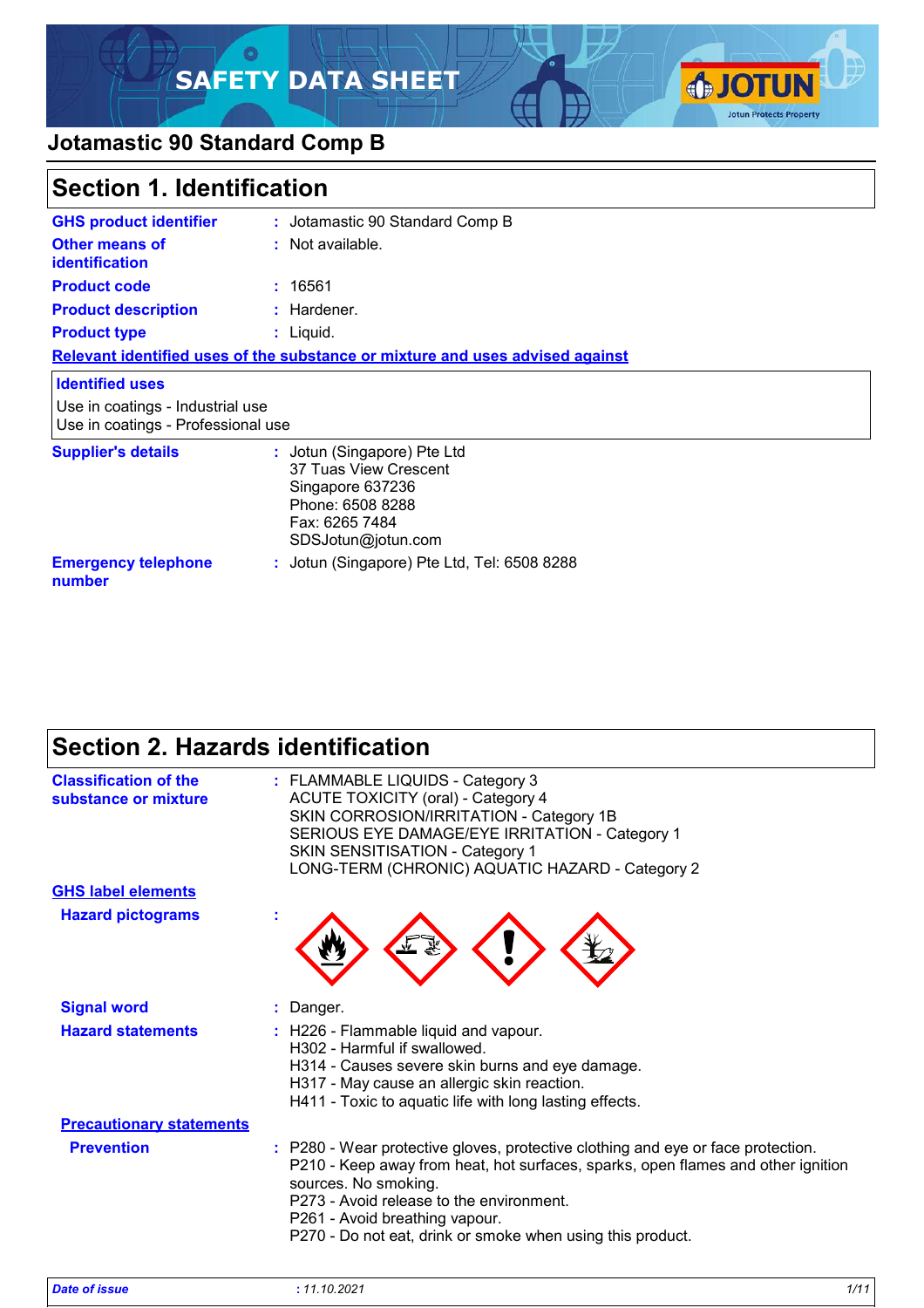# **Section 2. Hazards identification**

| <b>Response</b> | : P391 - Collect spillage.<br>P304 + P310 - IF INHALED: Immediately call a POISON CENTER or doctor.<br>P301 + P310, P330, P331 - IF SWALLOWED: Immediately call a POISON<br>CENTER or doctor. Rinse mouth. Do NOT induce vomiting.<br>P303 + P361 + P353, P310 - IF ON SKIN (or hair): Take off immediately all<br>contaminated clothing. Rinse skin with water. Immediately call a POISON CENTER                           |
|-----------------|-----------------------------------------------------------------------------------------------------------------------------------------------------------------------------------------------------------------------------------------------------------------------------------------------------------------------------------------------------------------------------------------------------------------------------|
|                 | or doctor.<br>P363 - Wash contaminated clothing before reuse.<br>P302 + P352 - IF ON SKIN: Wash with plenty of water.<br>P333 + P313 - If skin irritation or rash occurs: Get medical advice or attention.<br>P305 + P351 + P338, P310 - IF IN EYES: Rinse cautiously with water for several<br>minutes. Remove contact lenses, if present and easy to do. Continue rinsing.<br>Immediately call a POISON CENTER or doctor. |
| <b>Storage</b>  | $:$ P403 + P235 - Store in a well-ventilated place. Keep cool.                                                                                                                                                                                                                                                                                                                                                              |
| <b>Disposal</b> | : P501 - Dispose of contents and container in accordance with all local, regional,<br>national and international regulations.                                                                                                                                                                                                                                                                                               |

| <b>Other hazards which do not : None known.</b> |  |
|-------------------------------------------------|--|
| result in classification                        |  |

### **Section 3. Composition/information on ingredients**

| <b>Substance/mixture</b>                              | : Mixture         |
|-------------------------------------------------------|-------------------|
| <b>Other means of</b><br><b>identification</b>        | : Not available.  |
| <b>CAS number/other identifiers</b>                   |                   |
| <b>CAS number</b>                                     | : Not applicable. |
| <b>EC</b> number                                      | : Mixture.        |
| <b>Product code</b>                                   | : 16561           |
| <b>The Committee of Committee Committee Committee</b> |                   |

| <b>Ingredient name</b>                       | $\frac{1}{2}$ | <b>CAS number</b> |
|----------------------------------------------|---------------|-------------------|
| aminepoxyadduct                              | $≥25 - ≤50$   | 1075254-00-0      |
| benzyl alcohol                               | 210 - ≤25     | 100-51-6          |
| hydrocarbons, c9-unsatd., polymd.            | 1≥10 - ≤25    | 71302-83-5        |
| <b>xylene</b>                                | 1≥10 - ≤16    | 1330-20-7         |
| 3-aminomethyl-3,5,5-trimethylcyclohexylamine | l≤10          | 2855-13-2         |
| Phenol, methylstyrenated                     | ≤10           | 68512-30-1        |
| Phenol, styrenated                           | $\leq 10$     | 61788-44-1        |
| ethylbenzene                                 | ≤5            | $100 - 41 - 4$    |
| 2-methylpentane-1,5-diamine                  | ՝≤3           | 15520-10-2        |

**There are no additional ingredients present which, within the current knowledge of the supplier and in the concentrations applicable, are classified as hazardous to health or the environment and hence require reporting in this section.**

**Occupational exposure limits, if available, are listed in Section 8.**

**Chemical formula :** Not applicable.

### **Section 4. First aid measures**

#### **Description of necessary first aid measures**

| <b>Eye contact</b>   | : Get medical attention immediately. Call a poison center or physician. Immediately<br>flush eyes with plenty of water, occasionally lifting the upper and lower eyelids.<br>Check for and remove any contact lenses. Continue to rinse for at least 10 minutes.<br>Chemical burns must be treated promptly by a physician.                                                                                                                                                                                                                                                                                                                                                                                                                                                                      |
|----------------------|--------------------------------------------------------------------------------------------------------------------------------------------------------------------------------------------------------------------------------------------------------------------------------------------------------------------------------------------------------------------------------------------------------------------------------------------------------------------------------------------------------------------------------------------------------------------------------------------------------------------------------------------------------------------------------------------------------------------------------------------------------------------------------------------------|
| <b>Inhalation</b>    | : Get medical attention immediately. Call a poison center or physician. Remove<br>victim to fresh air and keep at rest in a position comfortable for breathing. If it is<br>suspected that fumes are still present, the rescuer should wear an appropriate mask<br>or self-contained breathing apparatus. If not breathing, if breathing is irregular or if<br>respiratory arrest occurs, provide artificial respiration or oxygen by trained personnel.<br>It may be dangerous to the person providing aid to give mouth-to-mouth<br>resuscitation. If unconscious, place in recovery position and get medical attention<br>immediately. Maintain an open airway. Loosen tight clothing such as a collar, tie,<br>belt or waistband. In case of inhalation of decomposition products in a fire, |
| <b>Date of issue</b> | : 11.10.2021<br>2/11                                                                                                                                                                                                                                                                                                                                                                                                                                                                                                                                                                                                                                                                                                                                                                             |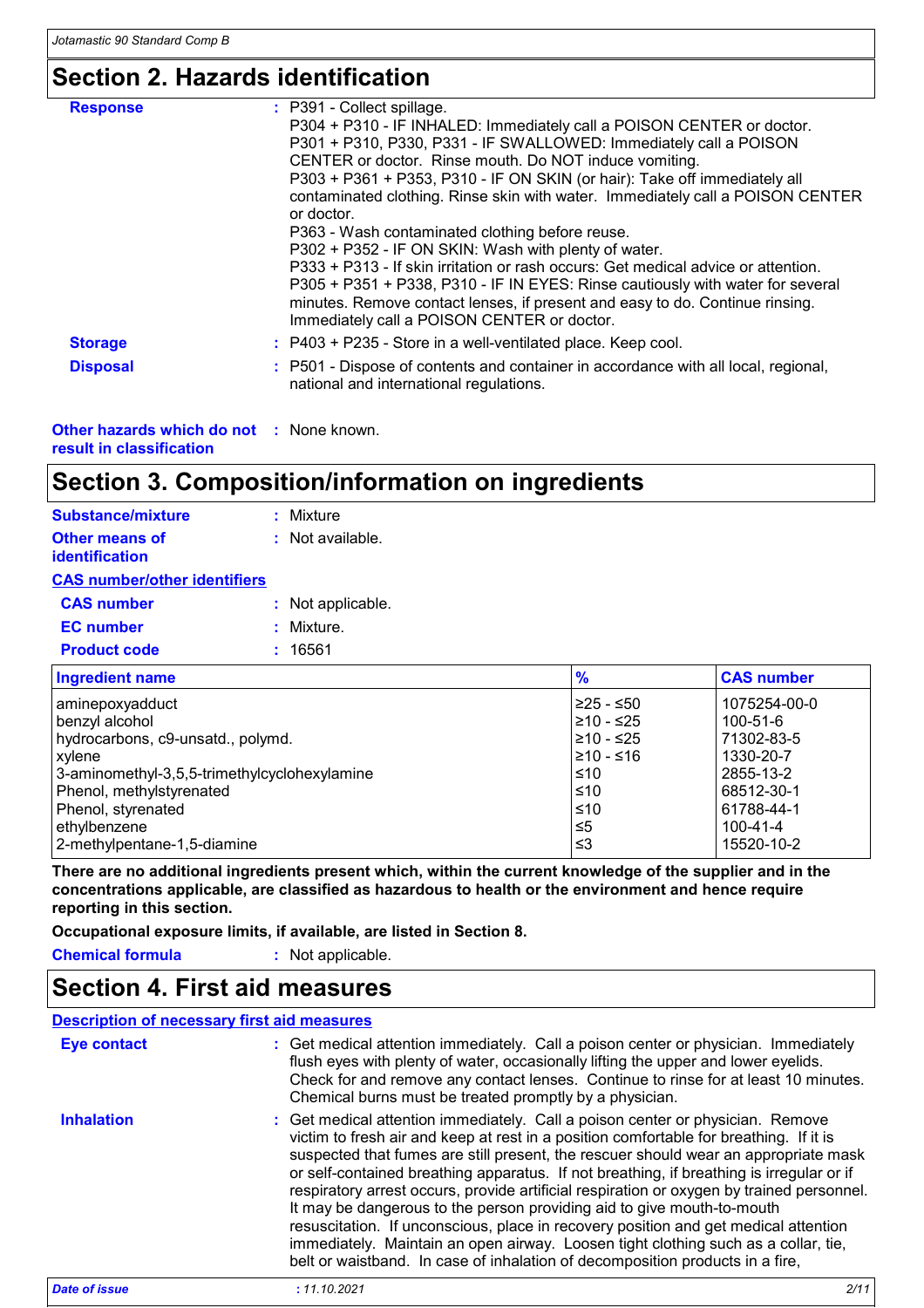# **Section 4. First aid measures**

|                                                           | symptoms may be delayed. The exposed person may need to be kept under<br>medical surveillance for 48 hours.                                                                                                                                                                                                                                                                                                                                                                                                                                                                                                                                                                                                                                                                                                                                                                          |
|-----------------------------------------------------------|--------------------------------------------------------------------------------------------------------------------------------------------------------------------------------------------------------------------------------------------------------------------------------------------------------------------------------------------------------------------------------------------------------------------------------------------------------------------------------------------------------------------------------------------------------------------------------------------------------------------------------------------------------------------------------------------------------------------------------------------------------------------------------------------------------------------------------------------------------------------------------------|
| <b>Skin contact</b>                                       | : Get medical attention immediately. Call a poison center or physician. Wash with<br>plenty of soap and water. Remove contaminated clothing and shoes. Wash<br>contaminated clothing thoroughly with water before removing it, or wear gloves.<br>Continue to rinse for at least 10 minutes. Chemical burns must be treated promptly<br>by a physician. In the event of any complaints or symptoms, avoid further exposure.<br>Wash clothing before reuse. Clean shoes thoroughly before reuse.                                                                                                                                                                                                                                                                                                                                                                                      |
| <b>Ingestion</b>                                          | Get medical attention immediately. Call a poison center or physician. Wash out<br>mouth with water. Remove dentures if any. Remove victim to fresh air and keep at<br>rest in a position comfortable for breathing. If material has been swallowed and the<br>exposed person is conscious, give small quantities of water to drink. Stop if the<br>exposed person feels sick as vomiting may be dangerous. Do not induce vomiting<br>unless directed to do so by medical personnel. If vomiting occurs, the head should<br>be kept low so that vomit does not enter the lungs. Chemical burns must be treated<br>promptly by a physician. Never give anything by mouth to an unconscious person.<br>If unconscious, place in recovery position and get medical attention immediately.<br>Maintain an open airway. Loosen tight clothing such as a collar, tie, belt or<br>waistband. |
| <b>Most important symptoms/effects, acute and delayed</b> |                                                                                                                                                                                                                                                                                                                                                                                                                                                                                                                                                                                                                                                                                                                                                                                                                                                                                      |
| <b>Potential acute health effects</b>                     |                                                                                                                                                                                                                                                                                                                                                                                                                                                                                                                                                                                                                                                                                                                                                                                                                                                                                      |
| <b>Eye contact</b>                                        | : Causes serious eye damage.                                                                                                                                                                                                                                                                                                                                                                                                                                                                                                                                                                                                                                                                                                                                                                                                                                                         |
| <b>Inhalation</b>                                         | No known significant effects or critical hazards.                                                                                                                                                                                                                                                                                                                                                                                                                                                                                                                                                                                                                                                                                                                                                                                                                                    |
| <b>Skin contact</b>                                       | : Causes severe burns. May cause an allergic skin reaction.                                                                                                                                                                                                                                                                                                                                                                                                                                                                                                                                                                                                                                                                                                                                                                                                                          |
| <b>Ingestion</b>                                          | : Harmful if swallowed.                                                                                                                                                                                                                                                                                                                                                                                                                                                                                                                                                                                                                                                                                                                                                                                                                                                              |
| <b>Over-exposure signs/symptoms</b>                       |                                                                                                                                                                                                                                                                                                                                                                                                                                                                                                                                                                                                                                                                                                                                                                                                                                                                                      |
| <b>Eye contact</b>                                        | : Adverse symptoms may include the following:<br>pain<br>watering<br>redness                                                                                                                                                                                                                                                                                                                                                                                                                                                                                                                                                                                                                                                                                                                                                                                                         |
| <b>Inhalation</b>                                         | No specific data.                                                                                                                                                                                                                                                                                                                                                                                                                                                                                                                                                                                                                                                                                                                                                                                                                                                                    |
| <b>Skin contact</b>                                       | : Adverse symptoms may include the following:<br>pain or irritation<br>redness<br>blistering may occur                                                                                                                                                                                                                                                                                                                                                                                                                                                                                                                                                                                                                                                                                                                                                                               |
| <b>Ingestion</b>                                          | : Adverse symptoms may include the following:<br>stomach pains                                                                                                                                                                                                                                                                                                                                                                                                                                                                                                                                                                                                                                                                                                                                                                                                                       |
|                                                           | Indication of immediate medical attention and special treatment needed, if necessary                                                                                                                                                                                                                                                                                                                                                                                                                                                                                                                                                                                                                                                                                                                                                                                                 |
| <b>Notes to physician</b>                                 | : In case of inhalation of decomposition products in a fire, symptoms may be delayed.<br>The exposed person may need to be kept under medical surveillance for 48 hours.                                                                                                                                                                                                                                                                                                                                                                                                                                                                                                                                                                                                                                                                                                             |
| <b>Specific treatments</b>                                | : No specific treatment.                                                                                                                                                                                                                                                                                                                                                                                                                                                                                                                                                                                                                                                                                                                                                                                                                                                             |
| <b>Protection of first-aiders</b>                         | : No action shall be taken involving any personal risk or without suitable training. If it<br>is suspected that fumes are still present, the rescuer should wear an appropriate<br>mask or self-contained breathing apparatus. It may be dangerous to the person<br>providing aid to give mouth-to-mouth resuscitation. Wash contaminated clothing<br>thoroughly with water before removing it, or wear gloves.                                                                                                                                                                                                                                                                                                                                                                                                                                                                      |

**See toxicological information (Section 11)**

### **Section 5. Firefighting measures**

| <b>Extinguishing media</b>                           |                                                                                                                                                                                                                                                                                                                                                                                                                                  |
|------------------------------------------------------|----------------------------------------------------------------------------------------------------------------------------------------------------------------------------------------------------------------------------------------------------------------------------------------------------------------------------------------------------------------------------------------------------------------------------------|
| <b>Suitable extinguishing</b><br>media               | : Use dry chemical, $CO2$ , water spray (fog) or foam.                                                                                                                                                                                                                                                                                                                                                                           |
| Unsuitable extinguishing<br>media                    | : Do not use water jet.                                                                                                                                                                                                                                                                                                                                                                                                          |
| <b>Specific hazards arising</b><br>from the chemical | : Flammable liquid and vapour. Runoff to sewer may create fire or explosion hazard.<br>In a fire or if heated, a pressure increase will occur and the container may burst, with<br>the risk of a subsequent explosion. This material is toxic to aquatic life with long<br>lasting effects. Fire water contaminated with this material must be contained and<br>prevented from being discharged to any waterway, sewer or drain. |

| <b>Date of issue</b> |  |  |
|----------------------|--|--|
|                      |  |  |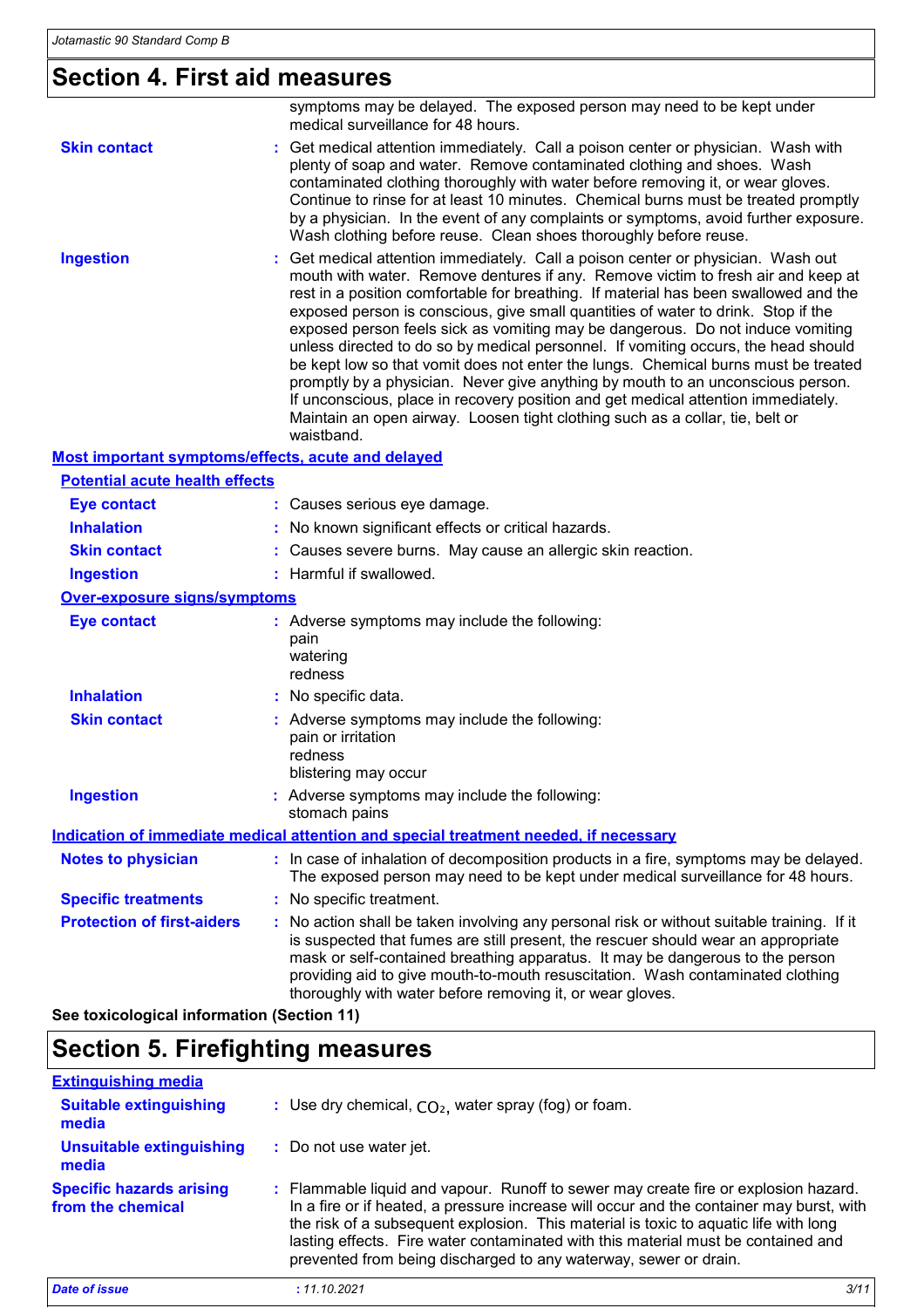# **Section 5. Firefighting measures**

| <b>Hazardous thermal</b><br>decomposition products       | : Decomposition products may include the following materials:<br>carbon dioxide<br>carbon monoxide<br>nitrogen oxides                                                                                                                                                                                                         |
|----------------------------------------------------------|-------------------------------------------------------------------------------------------------------------------------------------------------------------------------------------------------------------------------------------------------------------------------------------------------------------------------------|
| <b>Special protective actions</b><br>for fire-fighters   | : Promptly isolate the scene by removing all persons from the vicinity of the incident if<br>there is a fire. No action shall be taken involving any personal risk or without<br>suitable training. Move containers from fire area if this can be done without risk.<br>Use water spray to keep fire-exposed containers cool. |
| <b>Special protective</b><br>equipment for fire-fighters | : Fire-fighters should wear appropriate protective equipment and self-contained<br>breathing apparatus (SCBA) with a full face-piece operated in positive pressure<br>mode.                                                                                                                                                   |

### **Section 6. Accidental release measures**

|                                                             | <b>Personal precautions, protective equipment and emergency procedures</b>                                                                                                                                                                                                                                                                                                                                                                                                                                                                                                                                                                                                                                                                                              |
|-------------------------------------------------------------|-------------------------------------------------------------------------------------------------------------------------------------------------------------------------------------------------------------------------------------------------------------------------------------------------------------------------------------------------------------------------------------------------------------------------------------------------------------------------------------------------------------------------------------------------------------------------------------------------------------------------------------------------------------------------------------------------------------------------------------------------------------------------|
| For non-emergency<br>personnel                              | : No action shall be taken involving any personal risk or without suitable training.<br>Evacuate surrounding areas. Keep unnecessary and unprotected personnel from<br>entering. Do not touch or walk through spilt material. Shut off all ignition sources.<br>No flares, smoking or flames in hazard area. Do not breathe vapour or mist.<br>Provide adequate ventilation. Wear appropriate respirator when ventilation is<br>inadequate. Put on appropriate personal protective equipment.                                                                                                                                                                                                                                                                           |
|                                                             | For emergency responders : If specialised clothing is required to deal with the spillage, take note of any<br>information in Section 8 on suitable and unsuitable materials. See also the<br>information in "For non-emergency personnel".                                                                                                                                                                                                                                                                                                                                                                                                                                                                                                                              |
| <b>Environmental precautions</b>                            | : Avoid dispersal of spilt material and runoff and contact with soil, waterways, drains<br>and sewers. Inform the relevant authorities if the product has caused environmental<br>pollution (sewers, waterways, soil or air). Water polluting material. May be harmful<br>to the environment if released in large quantities. Collect spillage.                                                                                                                                                                                                                                                                                                                                                                                                                         |
| <b>Methods and material for containment and cleaning up</b> |                                                                                                                                                                                                                                                                                                                                                                                                                                                                                                                                                                                                                                                                                                                                                                         |
| <b>Small spill</b>                                          | : Stop leak if without risk. Move containers from spill area. Use spark-proof tools and<br>explosion-proof equipment. Dilute with water and mop up if water-soluble.<br>Alternatively, or if water-insoluble, absorb with an inert dry material and place in an<br>appropriate waste disposal container. Dispose of via a licensed waste disposal<br>contractor.                                                                                                                                                                                                                                                                                                                                                                                                        |
| <b>Large spill</b>                                          | : Stop leak if without risk. Move containers from spill area. Use spark-proof tools and<br>explosion-proof equipment. Approach the release from upwind. Prevent entry into<br>sewers, water courses, basements or confined areas. Wash spillages into an<br>effluent treatment plant or proceed as follows. Contain and collect spillage with non-<br>combustible, absorbent material e.g. sand, earth, vermiculite or diatomaceous earth<br>and place in container for disposal according to local regulations (see Section 13).<br>Dispose of via a licensed waste disposal contractor. Contaminated absorbent<br>material may pose the same hazard as the spilt product. Note: see Section 1 for<br>emergency contact information and Section 13 for waste disposal. |

# **Section 7. Handling and storage**

| <b>Precautions for safe handling</b>             |                                                                                                                                                                                                                                                                                                                                                                                                                                                                                                                                                                                                                                                                                                                                                                                                                                                                                                                                                                                                                                 |
|--------------------------------------------------|---------------------------------------------------------------------------------------------------------------------------------------------------------------------------------------------------------------------------------------------------------------------------------------------------------------------------------------------------------------------------------------------------------------------------------------------------------------------------------------------------------------------------------------------------------------------------------------------------------------------------------------------------------------------------------------------------------------------------------------------------------------------------------------------------------------------------------------------------------------------------------------------------------------------------------------------------------------------------------------------------------------------------------|
| <b>Protective measures</b>                       | : Put on appropriate personal protective equipment (see Section 8). Persons with a<br>history of skin sensitization problems should not be employed in any process in<br>which this product is used. Do not get in eyes or on skin or clothing. Do not breathe<br>vapour or mist. Do not ingest. Avoid release to the environment. Use only with<br>adequate ventilation. Wear appropriate respirator when ventilation is inadequate.<br>Do not enter storage areas and confined spaces unless adequately ventilated.<br>Keep in the original container or an approved alternative made from a compatible<br>material, kept tightly closed when not in use. Store and use away from heat, sparks,<br>open flame or any other ignition source. Use explosion-proof electrical (ventilating,<br>lighting and material handling) equipment. Use only non-sparking tools. Take<br>precautionary measures against electrostatic discharges. Empty containers retain<br>product residue and can be hazardous. Do not reuse container. |
| <b>Advice on general</b><br>occupational hygiene | : Eating, drinking and smoking should be prohibited in areas where this material is<br>handled, stored and processed. Workers should wash hands and face before<br>eating, drinking and smoking. Remove contaminated clothing and protective<br>equipment before entering eating areas. See also Section 8 for additional<br>information on hygiene measures.                                                                                                                                                                                                                                                                                                                                                                                                                                                                                                                                                                                                                                                                   |

*Date of issue* **:** *11.10.2021 4/11*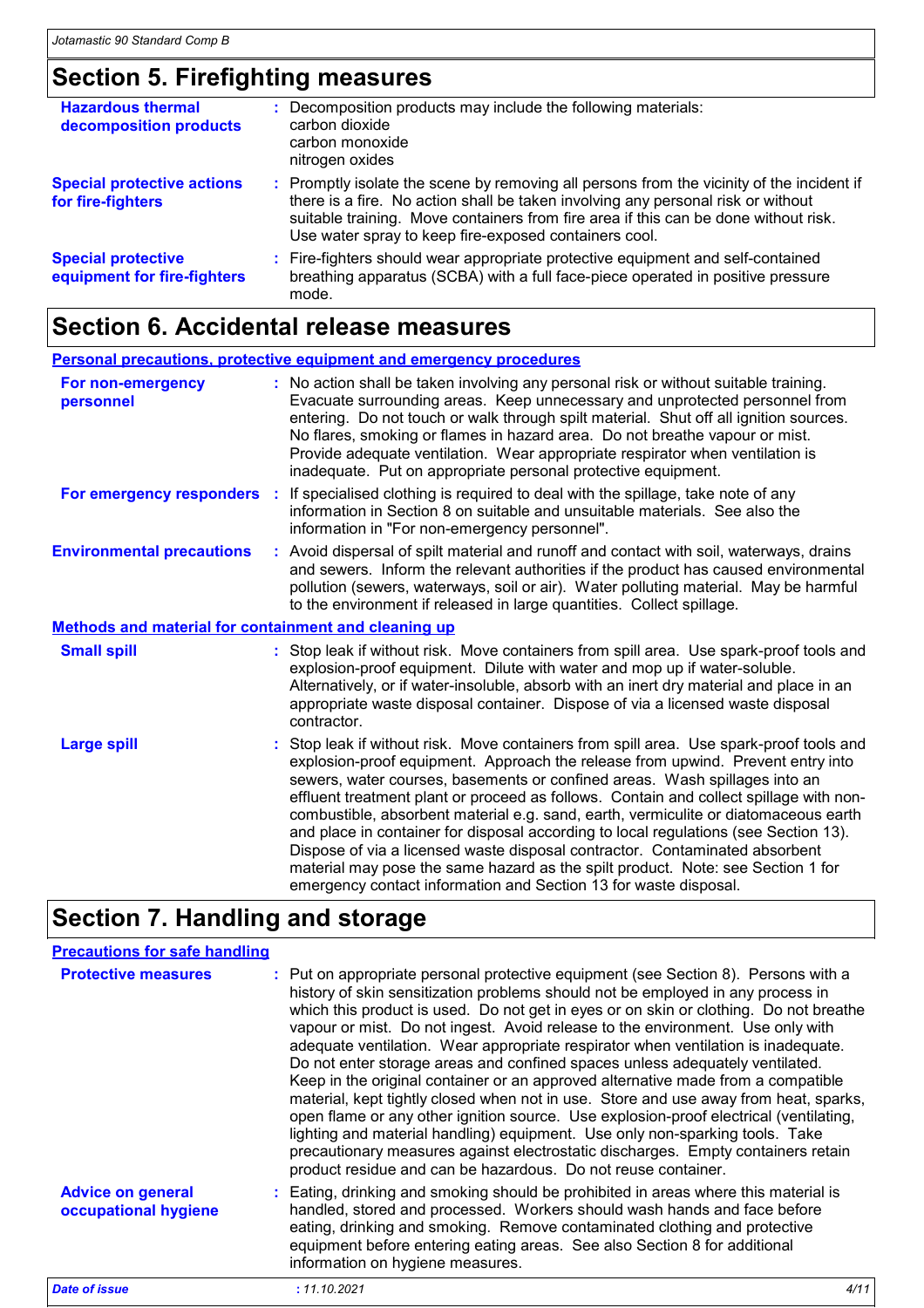# **Section 7. Handling and storage**

| <b>Conditions for safe storage,</b><br>including any<br>incompatibilities | : Store in accordance with local regulations. Store in a segregated and approved<br>area. Store in original container protected from direct sunlight in a dry, cool and well-<br>ventilated area, away from incompatible materials (see Section 10) and food and<br>drink. Store locked up. Eliminate all ignition sources. Separate from oxidising<br>materials. Keep container tightly closed and sealed until ready for use. Containers<br>that have been opened must be carefully resealed and kept upright to prevent<br>leakage. Do not store in unlabelled containers. Use appropriate containment to<br>avoid environmental contamination. See Section 10 for incompatible materials<br>before handling or use. |
|---------------------------------------------------------------------------|-------------------------------------------------------------------------------------------------------------------------------------------------------------------------------------------------------------------------------------------------------------------------------------------------------------------------------------------------------------------------------------------------------------------------------------------------------------------------------------------------------------------------------------------------------------------------------------------------------------------------------------------------------------------------------------------------------------------------|
|---------------------------------------------------------------------------|-------------------------------------------------------------------------------------------------------------------------------------------------------------------------------------------------------------------------------------------------------------------------------------------------------------------------------------------------------------------------------------------------------------------------------------------------------------------------------------------------------------------------------------------------------------------------------------------------------------------------------------------------------------------------------------------------------------------------|

# **Section 8. Exposure controls/personal protection**

#### **Control parameters**

**Occupational exposure limits**

| <b>Ingredient name</b><br><b>Exposure limits</b>  |                                                                                                                                                                                                                                                                                                                                                                                                                                                                                                                                                                                                                                                              |  |  |
|---------------------------------------------------|--------------------------------------------------------------------------------------------------------------------------------------------------------------------------------------------------------------------------------------------------------------------------------------------------------------------------------------------------------------------------------------------------------------------------------------------------------------------------------------------------------------------------------------------------------------------------------------------------------------------------------------------------------------|--|--|
| xylene<br>ethylbenzene                            | <b>Workplace Safety and Health Act</b><br>(Singapore, 2/2006).<br>PEL (short term): 651 mg/m <sup>3</sup> 15 minutes.<br>PEL (short term): 150 ppm 15 minutes.<br>PEL (long term): 434 mg/m <sup>3</sup> 8 hours.<br>PEL (long term): 100 ppm 8 hours.<br><b>Workplace Safety and Health Act</b><br>(Singapore, 2/2006). Notes:<br>PEL (long term): 100 ppm 8 hours.<br>PEL (long term): 434 mg/m <sup>3</sup> 8 hours.<br><b>Workplace Safety and Health Act</b><br>(Singapore, 2/2006).<br>PEL (short term): 543 mg/m <sup>3</sup> 15 minutes.<br>PEL (short term): 125 ppm 15 minutes.                                                                    |  |  |
| <b>Appropriate engineering</b><br><b>controls</b> | : Use only with adequate ventilation. Use process enclosures, local exhaust<br>ventilation or other engineering controls to keep worker exposure to airborne<br>contaminants below any recommended or statutory limits. The engineering controls<br>also need to keep gas, vapour or dust concentrations below any lower explosive<br>limits. Use explosion-proof ventilation equipment.                                                                                                                                                                                                                                                                     |  |  |
| <b>Environmental exposure</b><br><b>controls</b>  | : Emissions from ventilation or work process equipment should be checked to ensure<br>they comply with the requirements of environmental protection legislation. In some<br>cases, fume scrubbers, filters or engineering modifications to the process<br>equipment will be necessary to reduce emissions to acceptable levels.                                                                                                                                                                                                                                                                                                                              |  |  |
| <b>Individual protection measures</b>             |                                                                                                                                                                                                                                                                                                                                                                                                                                                                                                                                                                                                                                                              |  |  |
| <b>Hygiene measures</b>                           | : Wash hands, forearms and face thoroughly after handling chemical products, before<br>eating, smoking and using the lavatory and at the end of the working period.<br>Appropriate techniques should be used to remove potentially contaminated clothing.<br>Contaminated work clothing should not be allowed out of the workplace. Wash<br>contaminated clothing before reusing. Ensure that eyewash stations and safety<br>showers are close to the workstation location.                                                                                                                                                                                  |  |  |
| <b>Eye/face protection</b>                        | : Safety eyewear complying to EN 166 should be used when a risk assessment<br>indicates this is necessary to avoid exposure to liquid splashes, mists, gases or<br>dusts. If contact is possible, the following protection should be worn, unless the<br>assessment indicates a higher degree of protection: chemical splash goggles and/<br>or face shield. If inhalation hazards exist, a full-face respirator may be required<br>instead.                                                                                                                                                                                                                 |  |  |
| <b>Skin protection</b>                            |                                                                                                                                                                                                                                                                                                                                                                                                                                                                                                                                                                                                                                                              |  |  |
| <b>Hand protection</b>                            | There is no one glove material or combination of materials that will give unlimited<br>resistance to any individual or combination of chemicals.<br>The breakthrough time must be greater than the end use time of the product.<br>The instructions and information provided by the glove manufacturer on use,<br>storage, maintenance and replacement must be followed.<br>Gloves should be replaced regularly and if there is any sign of damage to the glove<br>material.<br>Always ensure that gloves are free from defects and that they are stored and used<br>correctly.<br>The performance or effectiveness of the glove may be reduced by physical/ |  |  |
| <b>Date of issue</b>                              | : 11.10.2021<br>5/11                                                                                                                                                                                                                                                                                                                                                                                                                                                                                                                                                                                                                                         |  |  |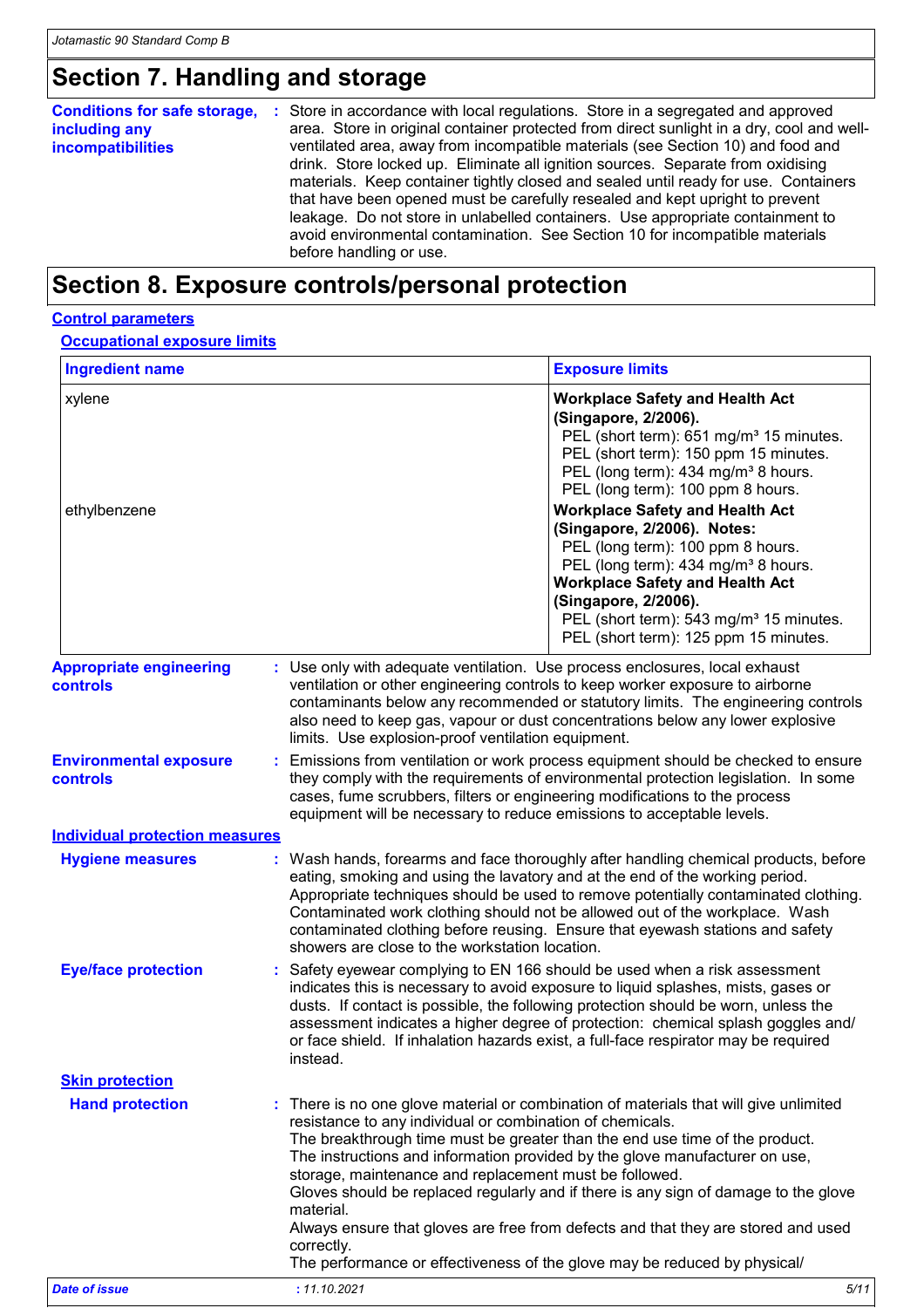### **Section 8. Exposure controls/personal protection**

|                               | chemical damage and poor maintenance.<br>Barrier creams may help to protect the exposed areas of the skin but should not be<br>applied once exposure has occurred.                                                                                                                                                                                                                                                            |
|-------------------------------|-------------------------------------------------------------------------------------------------------------------------------------------------------------------------------------------------------------------------------------------------------------------------------------------------------------------------------------------------------------------------------------------------------------------------------|
|                               | Wear suitable gloves tested to EN374.<br>May be used, gloves(breakthrough time) 4 - 8 hours: PVC, neoprene<br>Recommended, gloves(breakthrough time) > 8 hours: 4H, Teflon, fluor rubber,<br>Viton <sup>®</sup> , polyvinyl alcohol (PVA), nitrile rubber, butyl rubber                                                                                                                                                       |
|                               | For right choice of glove materials, with focus on chemical resistance and time of<br>penetration, seek advice by the supplier of chemical resistant gloves.                                                                                                                                                                                                                                                                  |
|                               | The user must check that the final choice of type of glove selected for handling this<br>product is the most appropriate and takes into account the particular conditions of<br>use, as included in the user's risk assessment.                                                                                                                                                                                               |
| <b>Body protection</b>        | : Personal protective equipment for the body should be selected based on the task<br>being performed and the risks involved and should be approved by a specialist<br>before handling this product. When there is a risk of ignition from static electricity,<br>wear anti-static protective clothing. For the greatest protection from static<br>discharges, clothing should include anti-static overalls, boots and gloves. |
| <b>Other skin protection</b>  | : Appropriate footwear and any additional skin protection measures should be<br>selected based on the task being performed and the risks involved and should be<br>approved by a specialist before handling this product.                                                                                                                                                                                                     |
| <b>Respiratory protection</b> | : Based on the hazard and potential for exposure, select a respirator that meets the<br>appropriate standard or certification. Respirators must be used according to a<br>respiratory protection program to ensure proper fitting, training, and other important<br>aspects of use.                                                                                                                                           |

# **Section 9. Physical and chemical properties**

| <b>Appearance</b>                                 |                                                                                                                                     |
|---------------------------------------------------|-------------------------------------------------------------------------------------------------------------------------------------|
| <b>Physical state</b>                             | $:$ Liquid.                                                                                                                         |
| <b>Colour</b>                                     | : Colourless.                                                                                                                       |
| <b>Odour</b>                                      | : Characteristic.                                                                                                                   |
| <b>Odour threshold</b>                            | : Not available.                                                                                                                    |
| pH                                                | : Not applicable.                                                                                                                   |
| <b>Melting point</b>                              | : Not applicable.                                                                                                                   |
| <b>Boiling point</b>                              | : Lowest known value: $136.1^{\circ}$ C (277°F) (ethylbenzene). Weighted average: $228.19^{\circ}$ C<br>$(442.7^{\circ}F)$          |
| <b>Flash point</b>                                | : Closed cup: 39°C (102.2°F)                                                                                                        |
| <b>Burning time</b>                               | : Not applicable.                                                                                                                   |
| <b>Burning rate</b>                               | : Not applicable.                                                                                                                   |
| <b>Evaporation rate</b>                           | : Highest known value: 0.84 (ethylbenzene) Weighted average: 0.37 compared with<br>butyl acetate                                    |
| <b>Flammability (solid, gas)</b>                  | : Not applicable.                                                                                                                   |
| Lower and upper explosive<br>(flammable) limits   | $: 0.8 - 13\%$                                                                                                                      |
| <b>Vapour pressure</b>                            | : Highest known value: 1.2 kPa (9.3 mm Hg) (at $20^{\circ}$ C) (ethylbenzene). Weighted<br>average: 0.22 kPa (1.65 mm Hg) (at 20°C) |
| <b>Vapour density</b>                             | : Highest known value: $3.7$ (Air = 1) (benzyl alcohol). Weighted average: $3.7$ (Air =<br>1)                                       |
| <b>Relative density</b>                           | : $1.01$ g/cm <sup>3</sup>                                                                                                          |
| <b>Solubility</b>                                 | : Insoluble in the following materials: cold water and hot water.                                                                   |
| <b>Solubility in water</b>                        | : Not available.                                                                                                                    |
| <b>Partition coefficient: n-</b><br>octanol/water | : Not available.                                                                                                                    |
| <b>Auto-ignition temperature</b>                  | : Lowest known value: $>375^{\circ}$ C ( $>707^{\circ}$ F) (hydrocarbons, c9-unsatd., polymd.).                                     |
| <b>Decomposition temperature</b>                  | : Not available.                                                                                                                    |
| <b>SADT</b>                                       | : Not available.                                                                                                                    |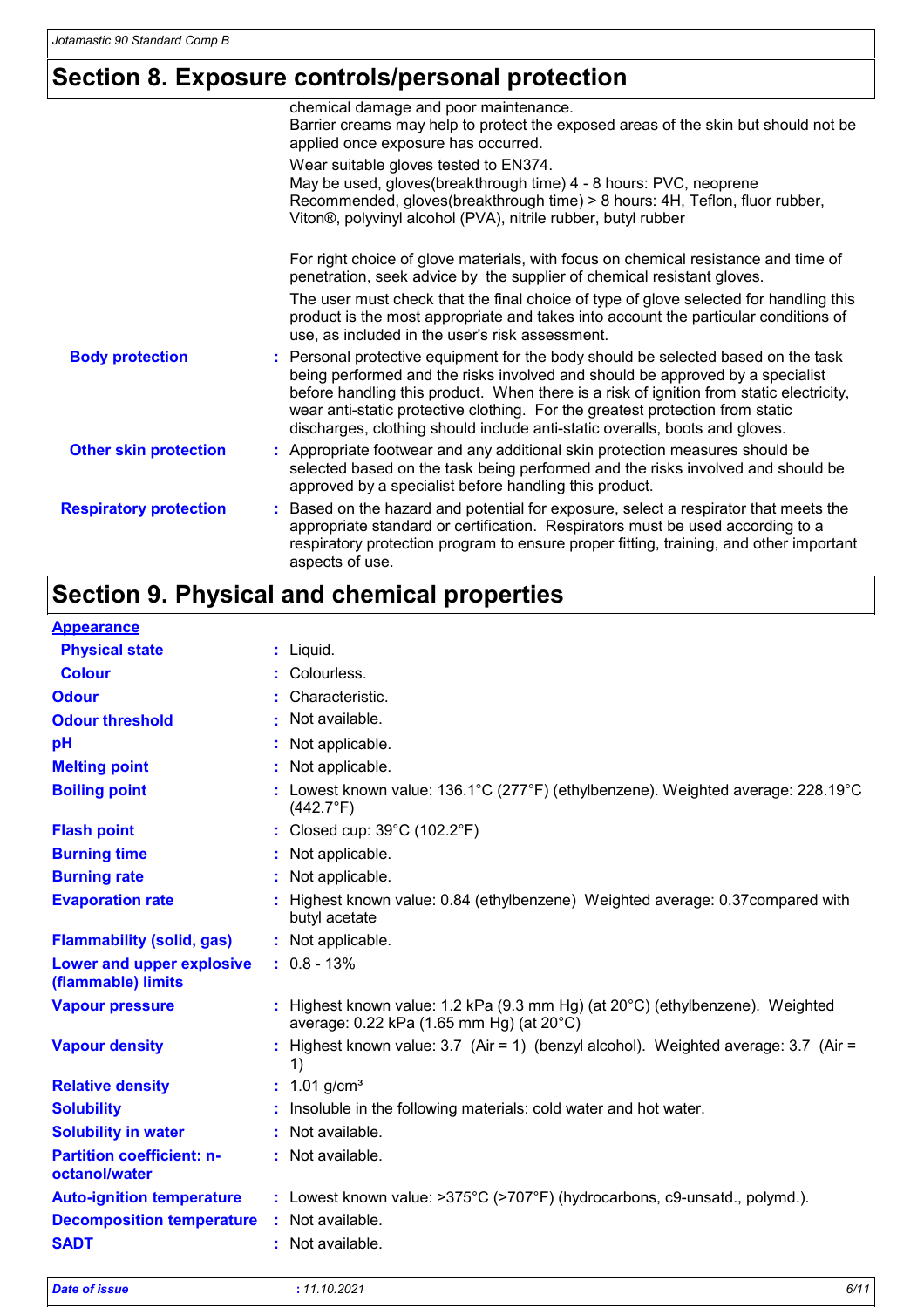# **Section 9. Physical and chemical properties**

**Viscosity** : Dynamic: Highest known value: 165 cP (Phenol, methylstyrenated) Weighted average: 70.24 cP Kinematic: Highest known value: 0.77 cSt (ethylbenzene) Kinematic (40C): >20.5 cSt

## **Section 10. Stability and reactivity**

| <b>Reactivity</b>                            | : No specific test data related to reactivity available for this product or its ingredients.                                                                                 |
|----------------------------------------------|------------------------------------------------------------------------------------------------------------------------------------------------------------------------------|
| <b>Chemical stability</b>                    | : The product is stable.                                                                                                                                                     |
| <b>Possibility of hazardous</b><br>reactions | : Under normal conditions of storage and use, hazardous reactions will not occur.                                                                                            |
| <b>Conditions to avoid</b>                   | : Avoid all possible sources of ignition (spark or flame). Do not pressurise, cut, weld,<br>braze, solder, drill, grind or expose containers to heat or sources of ignition. |
| <b>Incompatible materials</b>                | : Keep away from the following materials to prevent strong exothermic reactions:<br>oxidising agents, strong alkalis, strong acids.                                          |
| <b>Hazardous decomposition</b><br>products   | : Under normal conditions of storage and use, hazardous decomposition products<br>should not be produced.                                                                    |
| <b>SADT</b>                                  | $\therefore$ Not available.                                                                                                                                                  |

### **Section 11. Toxicological information**

#### **Information on toxicological effects**

#### **Acute toxicity**

| <b>Product/ingredient name</b>  | <b>Result</b>                 | <b>Species</b> | <b>Dose</b> | <b>Exposure</b> |
|---------------------------------|-------------------------------|----------------|-------------|-----------------|
| benzyl alcohol                  | LD50 Oral                     | Rat            | 1230 mg/kg  |                 |
| xylene                          | <b>LC50 Inhalation Vapour</b> | Rat            | $20$ mg/l   | 4 hours         |
|                                 | LD50 Oral                     | Rat            | 4300 mg/kg  |                 |
|                                 | <b>TDLo Dermal</b>            | Rabbit         | 4300 mg/kg  |                 |
| 3-aminomethyl-                  | LD50 Oral                     | Rat            | 1030 mg/kg  |                 |
| 3,5,5-trimethylcyclohexylamine  |                               |                |             |                 |
| Phenol, styrenated              | LD50 Dermal                   | Rabbit         | >5010 mg/kg |                 |
|                                 | LD50 Oral                     | Rat            | 2500 mg/kg  |                 |
| ethylbenzene                    | <b>LC50 Inhalation Vapour</b> | Rat - Male     | $17.8$ mg/l | 4 hours         |
|                                 | LD50 Dermal                   | Rabbit         | >5000 mg/kg |                 |
|                                 | LD50 Oral                     | Rat            | 3500 mg/kg  |                 |
| 2-methylpentane-<br>1,5-diamine | LD50 Oral                     | Rat            | 1690 mg/kg  |                 |

#### **Irritation/Corrosion**

| <b>Product/ingredient name</b>  | <b>Result</b>          | <b>Species</b>                     | <b>Score</b> | <b>Exposure</b>           | <b>Observation</b> |
|---------------------------------|------------------------|------------------------------------|--------------|---------------------------|--------------------|
| aminepoxyadduct                 | Eyes - Irritant        | Mammal -<br>species<br>unspecified |              |                           |                    |
| benzyl alcohol                  | Eyes - Mild irritant   | Mammal -<br>species<br>unspecified |              |                           |                    |
| xylene                          | Eyes - Mild irritant   | Rabbit                             |              | 87 milligrams             |                    |
|                                 | Skin - Mild irritant   | Rat                                |              | 8 hours 60<br>microliters |                    |
| Phenol, methylstyrenated        | Skin - Mild irritant   | Mammal -<br>species<br>unspecified |              |                           |                    |
| Phenol, styrenated              | Eyes - Mild irritant   | Rabbit                             |              | 0.1 Mililiters            |                    |
|                                 | Skin - Mild irritant   | Rabbit                             |              | 0.5 Mililiters            |                    |
|                                 | Skin - Mild irritant   | Mammal -<br>species<br>unspecified |              |                           |                    |
| 2-methylpentane-<br>1,5-diamine | Eyes - Severe irritant | Rabbit                             |              | 0.1 Mililiters            |                    |
|                                 | Skin - Severe irritant | Rabbit                             |              | 0.5 Mililiters            |                    |

#### **Sensitisation**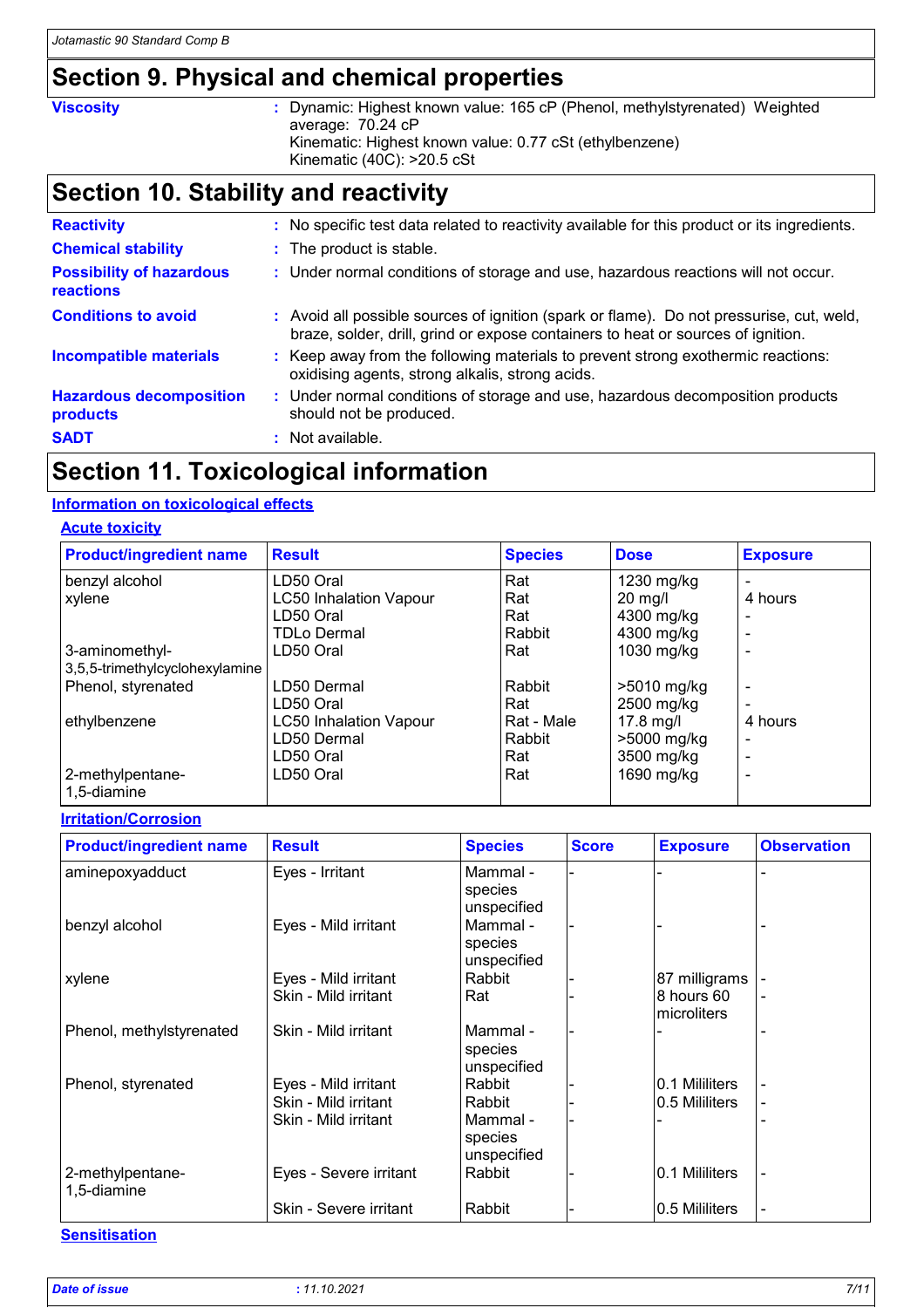# **Section 11. Toxicological information**

| <b>Product/ingredient name</b>                   | <b>Route of</b><br>exposure | <b>Species</b>                  | <b>Result</b> |  |
|--------------------------------------------------|-----------------------------|---------------------------------|---------------|--|
| aminepoxyadduct                                  | skin                        | Mammal - species<br>unspecified | Sensitising   |  |
| hydrocarbons,<br>C9-unsaturated, polymerized     | skin                        | Mammal - species<br>unspecified | Sensitising   |  |
| 3-aminomethyl-<br>3,5,5-trimethylcyclohexylamine | skin                        | Mammal - species<br>unspecified | Sensitising   |  |
| Phenol, methylstyrenated                         | skin                        | Mammal - species<br>unspecified | Sensitising   |  |
| Phenol, styrenated                               | skin                        | Mammal - species<br>unspecified | Sensitising   |  |

#### **Mutagenicity**

Not available.

#### **Carcinogenicity**

Not available.

#### **Reproductive toxicity**

Not available.

#### **Teratogenicity**

Not available.

### **Specific target organ toxicity (single exposure)**

| <b>Name</b>                 | <b>Category</b> | <b>Route of</b><br>exposure | <b>Target organs</b>               |
|-----------------------------|-----------------|-----------------------------|------------------------------------|
| <b>xvlene</b>               | Category 3      |                             | Respiratory tract<br>l irritation. |
| 2-methylpentane-1,5-diamine | Category 3      |                             | Respiratory tract<br>irritation    |

#### **Specific target organ toxicity (repeated exposure)**

| <b>Name</b>  | <b>Category</b> | <b>Route of</b><br>exposure | <b>Target organs</b> |
|--------------|-----------------|-----------------------------|----------------------|
| ethylbenzene | Category 2      | . .                         | hearing organs       |

#### **Aspiration hazard**

| <b>Name</b>   | Result                                |
|---------------|---------------------------------------|
| <b>xylene</b> | ASPIRATION HAZARD - Category 1        |
| lethylbenzene | <b>ASPIRATION HAZARD - Category 1</b> |

#### **Information on likely routes :** Not available. **of exposure**

| <b>Potential acute health effects</b> |                                                                                                        |
|---------------------------------------|--------------------------------------------------------------------------------------------------------|
| <b>Eye contact</b>                    | : Causes serious eye damage.                                                                           |
| <b>Inhalation</b>                     | : No known significant effects or critical hazards.                                                    |
| <b>Skin contact</b>                   | : Causes severe burns. May cause an allergic skin reaction.                                            |
| <b>Ingestion</b>                      | : Harmful if swallowed.                                                                                |
|                                       | <b>Symptoms related to the physical, chemical and toxicological characteristics</b>                    |
| <b>Eye contact</b>                    | : Adverse symptoms may include the following:<br>pain<br>watering<br>redness                           |
| <b>Inhalation</b>                     | : No specific data.                                                                                    |
| <b>Skin contact</b>                   | : Adverse symptoms may include the following:<br>pain or irritation<br>redness<br>blistering may occur |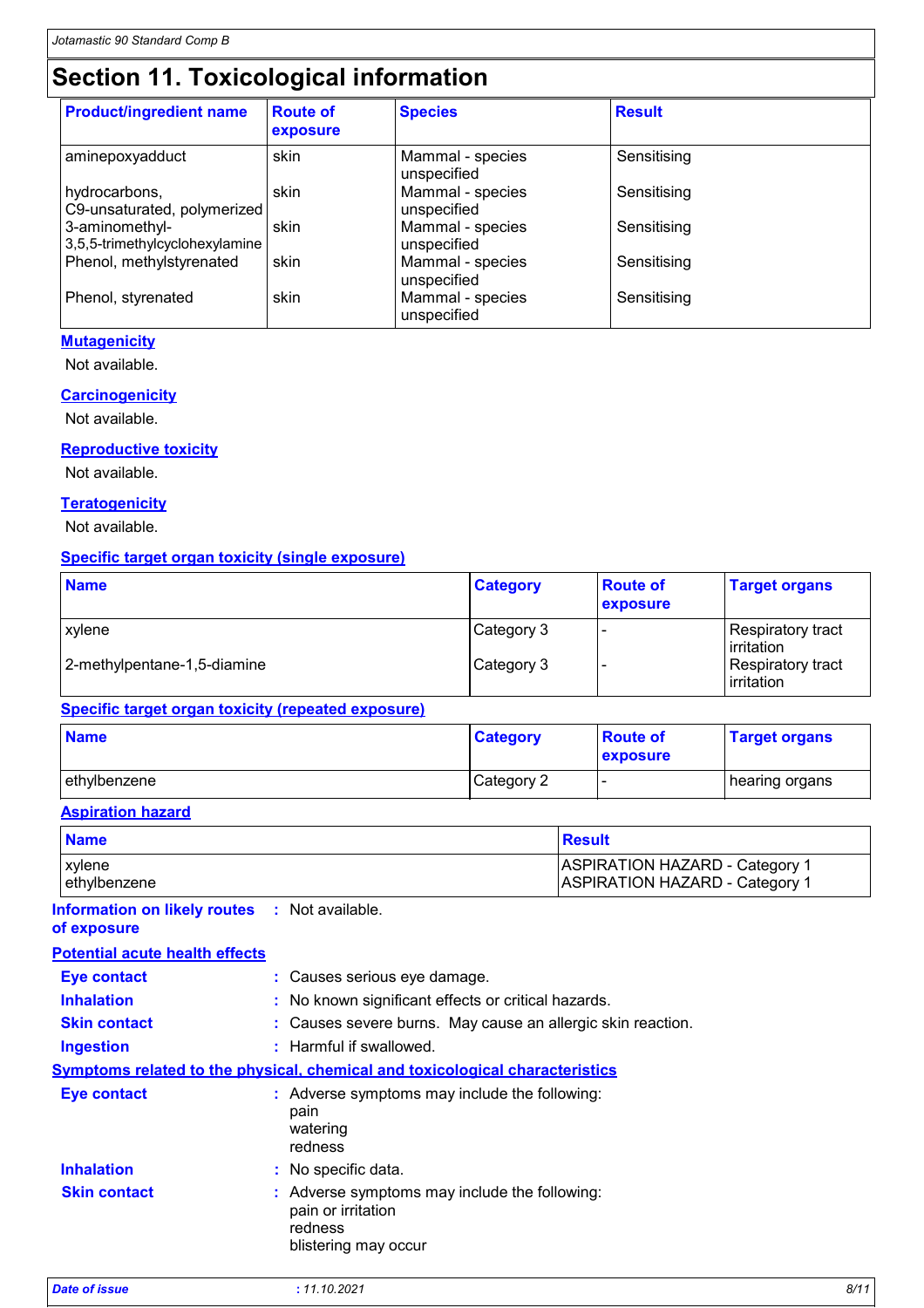# **Section 11. Toxicological information**

| <b>Ingestion</b>                             | : Adverse symptoms may include the following:<br>stomach pains                                           |  |
|----------------------------------------------|----------------------------------------------------------------------------------------------------------|--|
|                                              | Delayed and immediate effects as well as chronic effects from short and long-term exposure               |  |
| <b>Short term exposure</b>                   |                                                                                                          |  |
| <b>Potential immediate</b><br>effects        | $:$ Not available.                                                                                       |  |
| <b>Potential delayed effects</b>             | $\therefore$ Not available.                                                                              |  |
| <b>Long term exposure</b>                    |                                                                                                          |  |
| <b>Potential immediate</b><br><b>effects</b> | : Not available.                                                                                         |  |
| <b>Potential delayed effects</b>             | $:$ Not available.                                                                                       |  |
| <b>Potential chronic health effects</b>      |                                                                                                          |  |
| Not available.                               |                                                                                                          |  |
| <b>General</b>                               | : Once sensitized, a severe allergic reaction may occur when subsequently exposed<br>to very low levels. |  |
| <b>Carcinogenicity</b>                       | : No known significant effects or critical hazards.                                                      |  |
| <b>Mutagenicity</b>                          | : No known significant effects or critical hazards.                                                      |  |
| <b>Teratogenicity</b>                        | : No known significant effects or critical hazards.                                                      |  |
| <b>Developmental effects</b>                 | : No known significant effects or critical hazards.                                                      |  |
| <b>Fertility effects</b>                     | : No known significant effects or critical hazards.                                                      |  |
| <b>Numerical measures of toxicity</b>        |                                                                                                          |  |
| <b>Acute toxicity estimates</b>              |                                                                                                          |  |
| <b>Route</b>                                 | <b>ATE value</b>                                                                                         |  |

| <b>Route</b>         | <b>ATE value</b> |
|----------------------|------------------|
| Oral                 | 1122.99 mg/kg    |
| Dermal               | 5340.58 mg/kg    |
| Inhalation (vapours) | 43.54 mg/l       |
|                      |                  |

# **Section 12. Ecological information**

#### **Toxicity**

| <b>Product/ingredient name</b> | <b>Result</b>                      | <b>Species</b>                      | <b>Exposure</b> |
|--------------------------------|------------------------------------|-------------------------------------|-----------------|
| aminepoxyadduct                | Acute EC50 8.1 mg/l                | Algae - Pseudokirchneriella         | 72 hours        |
|                                |                                    | subcapitata                         |                 |
|                                | Acute EC50 5.7 mg/l                | Daphnia - Daphnia magna             | 48 hours        |
|                                | Acute LC50 7.9 mg/l                | Fish - Oncorhynchus Mykiss          | 96 hours        |
| xylene                         | Acute LC50 8500 µg/l Marine water  | Crustaceans - Palaemonetes<br>pugio | 48 hours        |
|                                | Acute LC50 13400 µg/l Fresh water  | Fish - Pimephales promelas          | 96 hours        |
| 3-aminomethyl-                 | Acute EC50 17.4 to 21.5 mg/l Fresh | Daphnia - Daphnia magna             | 48 hours        |
| 3,5,5-trimethylcyclohexylamine | water                              |                                     |                 |
|                                | Acute IC50 37 mg/l                 | Algae                               | 72 hours        |
| Phenol, styrenated             | Acute EC50 100 mg/l                | Algae                               | 72 hours        |
|                                | Acute EC50 54 mg/l                 | Daphnia                             | 48 hours        |
|                                | Acute LC50 25.8 mg/l               | Fish                                | 96 hours        |
| ethylbenzene                   | Acute EC50 7700 µg/l Marine water  | Algae - Skeletonema costatum        | 96 hours        |
|                                | Acute EC50 2.93 mg/l               | Daphnia                             | 48 hours        |
|                                | Acute LC50 4.2 mg/l                | Fish                                | 96 hours        |

#### **Persistence/degradability**

| <b>Product/ingredient name</b> | <b>Test</b> | <b>Result</b>               | <b>Dose</b> | <b>Inoculum</b> |
|--------------------------------|-------------|-----------------------------|-------------|-----------------|
| aminepoxyadduct                |             | 0 % - Not readily - 28 days |             |                 |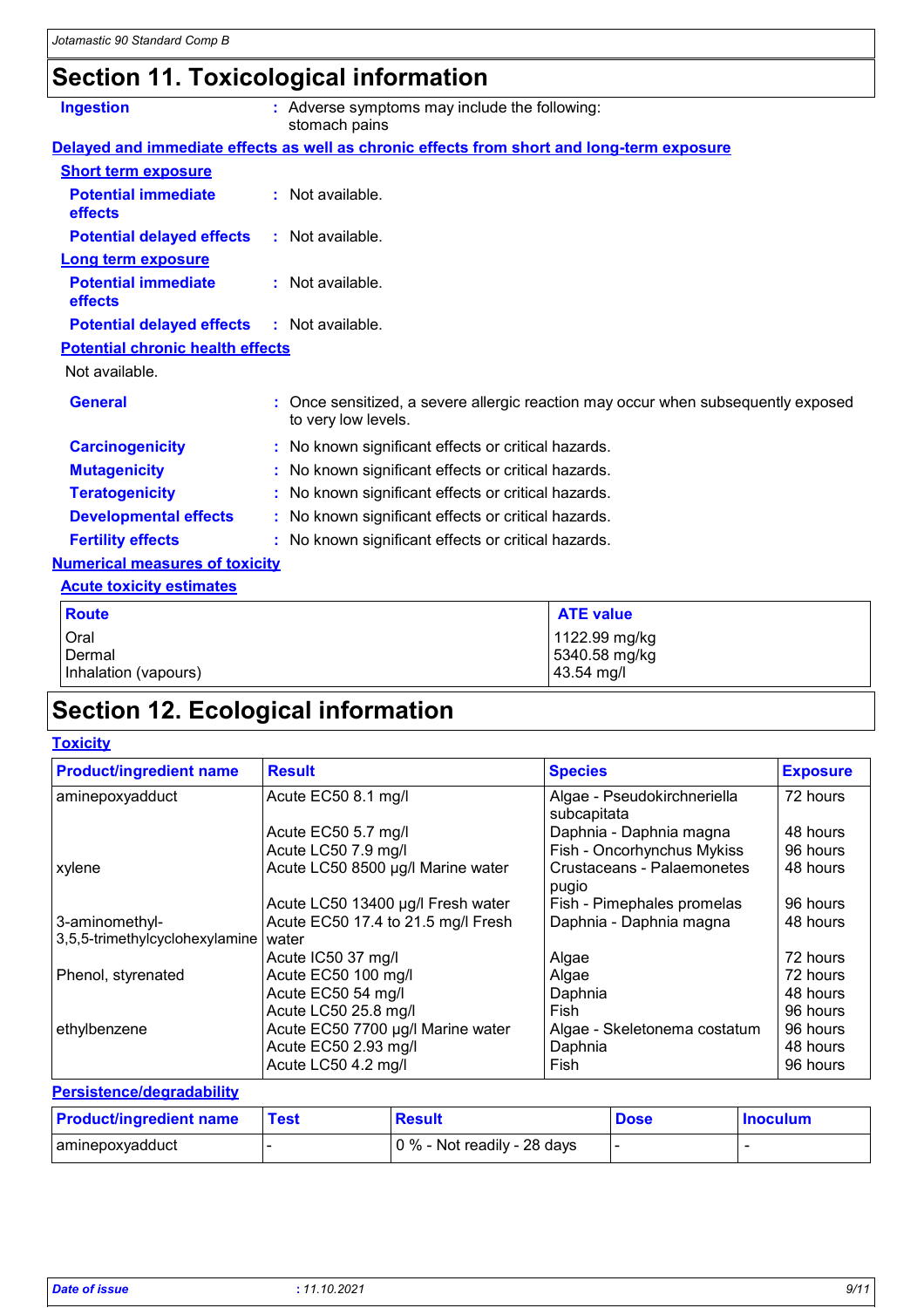# **Section 12. Ecological information**

| <b>Product/ingredient name</b>                             | <b>Aquatic half-life</b> | <b>Photolysis</b> | <b>Biodegradability</b> |
|------------------------------------------------------------|--------------------------|-------------------|-------------------------|
| aminepoxyadduct<br>benzyl alcohol                          |                          |                   | Not readily<br>Readily  |
| xylene<br>3-aminomethyl-<br>3,5,5-trimethylcyclohexylamine |                          |                   | Readily<br>Not readily  |
| ethylbenzene                                               |                          |                   | Readily                 |

#### **Bioaccumulative potential**

| <b>Product/ingredient name</b> | $LogP_{ow}$ | <b>BCF</b>  | <b>Potential</b> |
|--------------------------------|-------------|-------------|------------------|
| benzyl alcohol                 | 0.87        | < 100       | low              |
| hydrocarbons,                  | 3.627       |             | low              |
| C9-unsaturated, polymerized    |             |             |                  |
| xylene                         | 3.12        | 8.1 to 25.9 | low              |
| 3-aminomethyl-                 | 0.99        |             | low              |
| 3,5,5-trimethylcyclohexylamine |             |             |                  |
| Phenol, methylstyrenated       | 3.627       |             | low              |
| ethylbenzene                   | 3.6         |             | low              |

#### **Mobility in soil**

| <b>Soil/water partition</b> |  |
|-----------------------------|--|
| <b>coefficient (Koc)</b>    |  |

**:** Not available.

**Other adverse effects** : No known significant effects or critical hazards.

### **Section 13. Disposal considerations**

**Disposal methods :**

The generation of waste should be avoided or minimised wherever possible. Disposal of this product, solutions and any by-products should at all times comply with the requirements of environmental protection and waste disposal legislation and any regional local authority requirements. Dispose of surplus and nonrecyclable products via a licensed waste disposal contractor. Waste should not be disposed of untreated to the sewer unless fully compliant with the requirements of all authorities with jurisdiction. Waste packaging should be recycled. Incineration or landfill should only be considered when recycling is not feasible. This material and its container must be disposed of in a safe way. Care should be taken when handling emptied containers that have not been cleaned or rinsed out. Empty containers or liners may retain some product residues. Vapour from product residues may create a highly flammable or explosive atmosphere inside the container. Do not cut, weld or grind used containers unless they have been cleaned thoroughly internally. Avoid dispersal of spilt material and runoff and contact with soil, waterways, drains and sewers.

Do not allow to enter drains or watercourses. Material and/or container must be disposed of as hazardous waste.

### **Section 14. Transport information**

|                                      | <b>UN</b>                                                                | <b>IMDG</b>                                                                            | <b>IATA</b>                                                              |
|--------------------------------------|--------------------------------------------------------------------------|----------------------------------------------------------------------------------------|--------------------------------------------------------------------------|
| <b>UN number</b>                     | <b>UN3469</b>                                                            | <b>UN3469</b>                                                                          | <b>UN3469</b>                                                            |
| <b>UN proper</b><br>shipping name    | Paint related material.<br>flammable, corrosive                          | Paint related material.<br>flammable, corrosive. Marine<br>pollutant (aminepoxyadduct) | Paint related material,<br>flammable, corrosive                          |
| <b>Transport hazard</b><br>class(es) | 3(8)<br>پخت                                                              | 3(8)<br>$\bigstar$<br>પ∡≚                                                              | 3(8)<br>پے محف                                                           |
| <b>Packing group</b>                 | $\mathbf{III}$                                                           | $\mathbf{III}$                                                                         | Ш                                                                        |
| <b>Environmental</b><br>hazards      | Yes. The environmentally<br>hazardous substance mark is<br>not required. | Yes.                                                                                   | Yes. The environmentally<br>hazardous substance mark is<br>not required. |
| <b>Date of issue</b>                 | : 11.10.2021                                                             |                                                                                        | 10/11                                                                    |